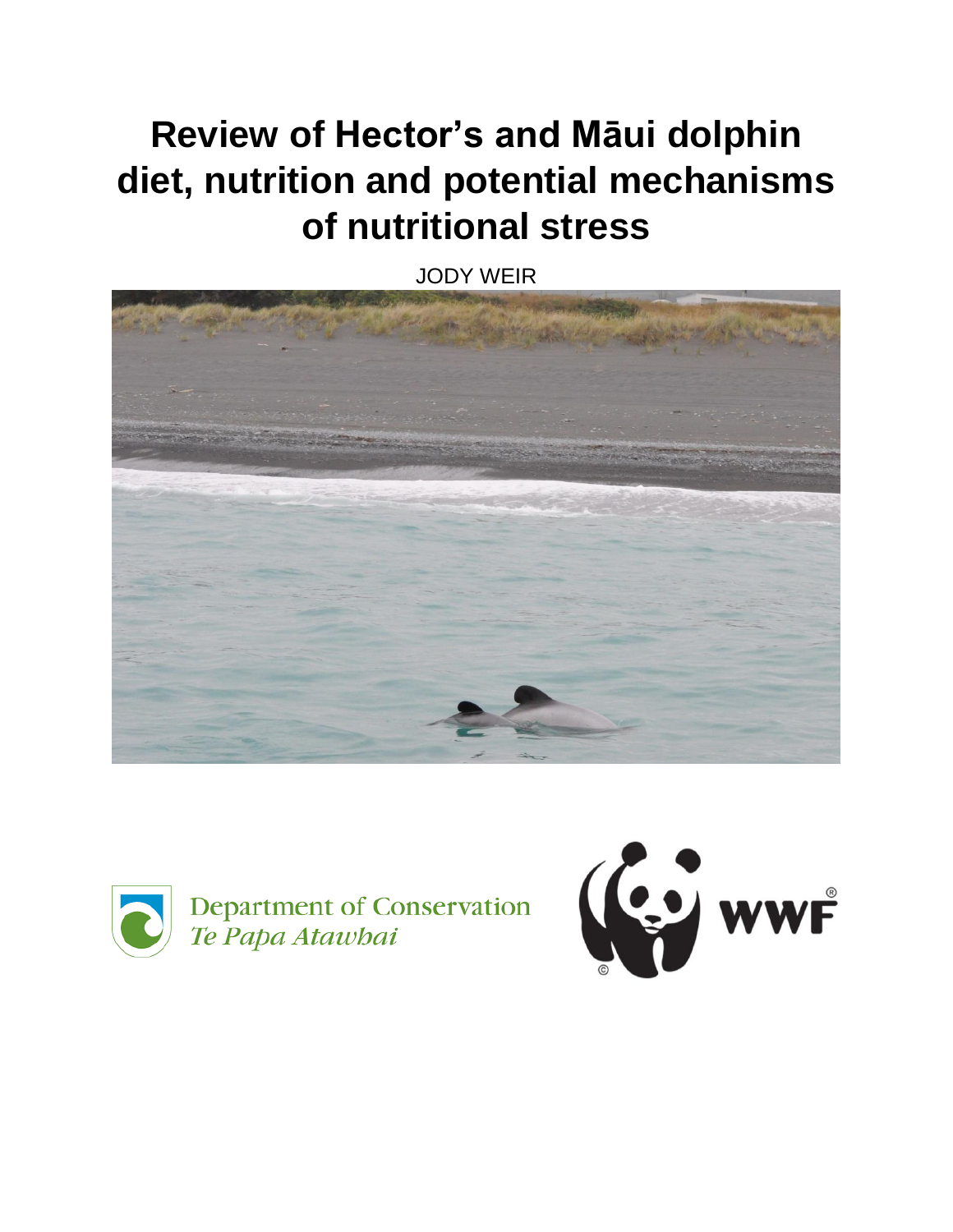# **Table of Contents**

| Comparative Case Study: Southern Resident Killer Whales11 |  |
|-----------------------------------------------------------|--|
|                                                           |  |
|                                                           |  |
|                                                           |  |
|                                                           |  |
|                                                           |  |
|                                                           |  |
|                                                           |  |
|                                                           |  |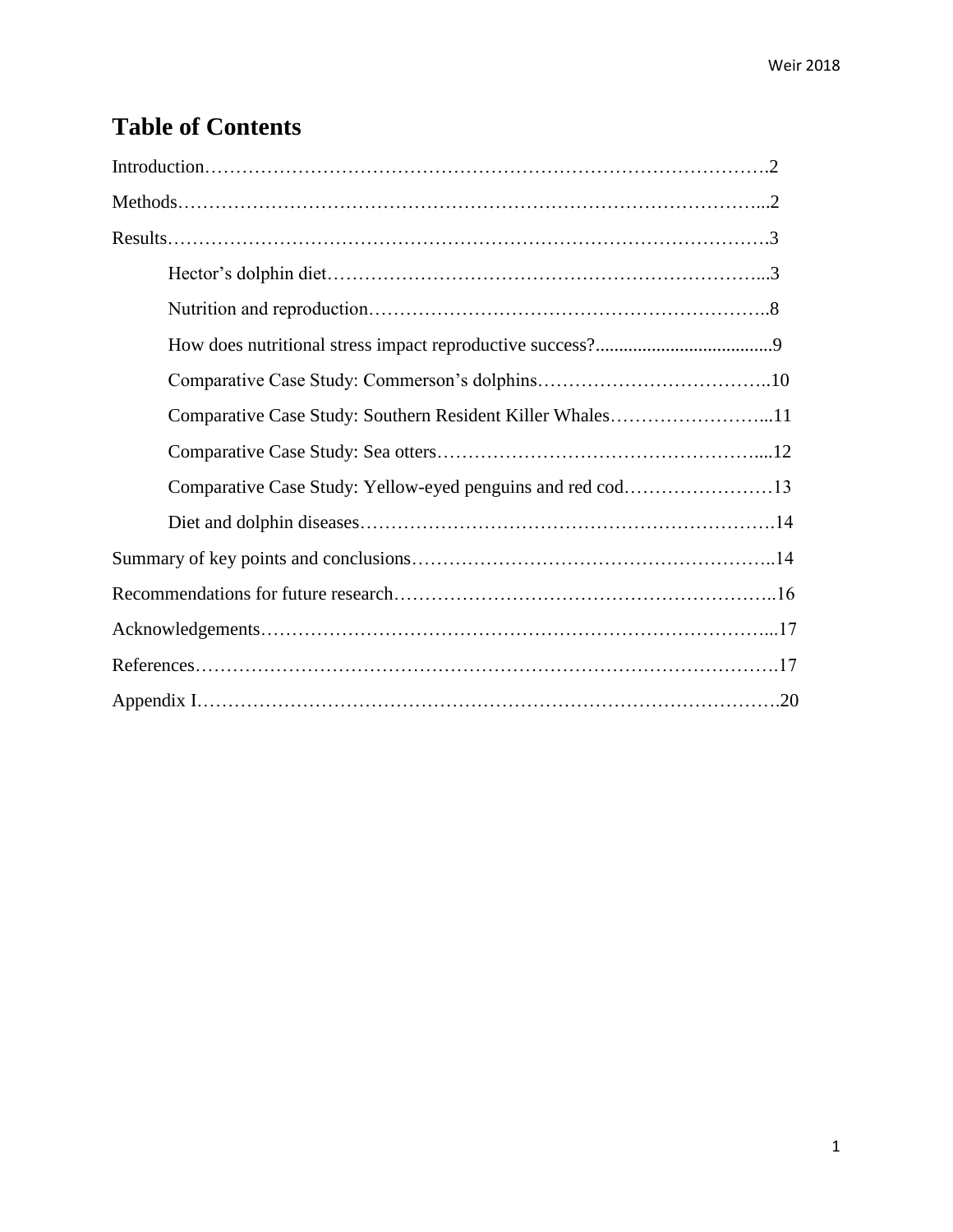# **Introduction**

Hector's dolphin is a small black, white and grey dolphin endemic to the waters around the North and South Island of New Zealand. Two subspecies, Hector's (*Cephalorhnchus hectori hectori*) and Māui dolphin (*Cephalorhynchus hectori Māui*) are currently classified as Nationally Endangered and Nationally Critical respectively, by the Department of Conservation New Zealand Threat Classification System (Baker et al. 2016).

An update of the risk assessment of threats to Hector's and Māui dolphins to inform a revised Threat Management Plan (TMP) for the species is currently underway. Information with respect to climate and indirect-fishing effects on Hector's and Māui dolphin populations is currently made more difficult by fundamental information (e.g. with respect to dolphin diet, nutrition and potential mechanisms of nutritional stress) being spread across several publications, including the grey literature.

In order to address this research need of the TMP risk assessment, a review of this information was undertaken in order to provide consultation documents to Treaty Partners, stakeholders, the public and risk assessment team. This review aims to summarise the information in a format that will be useful for understanding Hector's/ Māui dolphin diet and the risk factors that might impact on nutrition and population recovery.

The specific objectives of this research were to:

- i. review and collate the available information on the diet of Hector's and Māui dolphin;
- ii. identify possible sources of nutritional stress; and
- iii. identify the key research gaps with focus on research that will be useful to inform conservation and management actions (management to reduce threats and promote population recovery and resilience)

# **Methods**

#### **Review of dietary information**

Search terms used to find publications included "Hector's", "dolphin", "diet" and "nutrition". Faculty, as well as two past and one present student from Otago University were consulted for material and suggestions, as were contacts with expertise in given areas from NIWA, DOC and WWF.

To describe how nutritional stress might impact Hector's dolphins I inferred from our understanding of energy inputs and outputs from biologically-similar species including the physiologically similar Commerson's dolphin (*Cephalorhynchus commersonii*). I also considered the particular morphological, physiological and behavioural characteristics of Hector's dolphins to predict how nutritional stress might influence individuals, reproduction and ultimately populations. Comparative case studies of Commerson's dolphins, killer whales, sea otters and yellow-eyed penguins are used to elucidate what we might expect to be happening if and where Hector's dolphins are experiencing nutritional stress.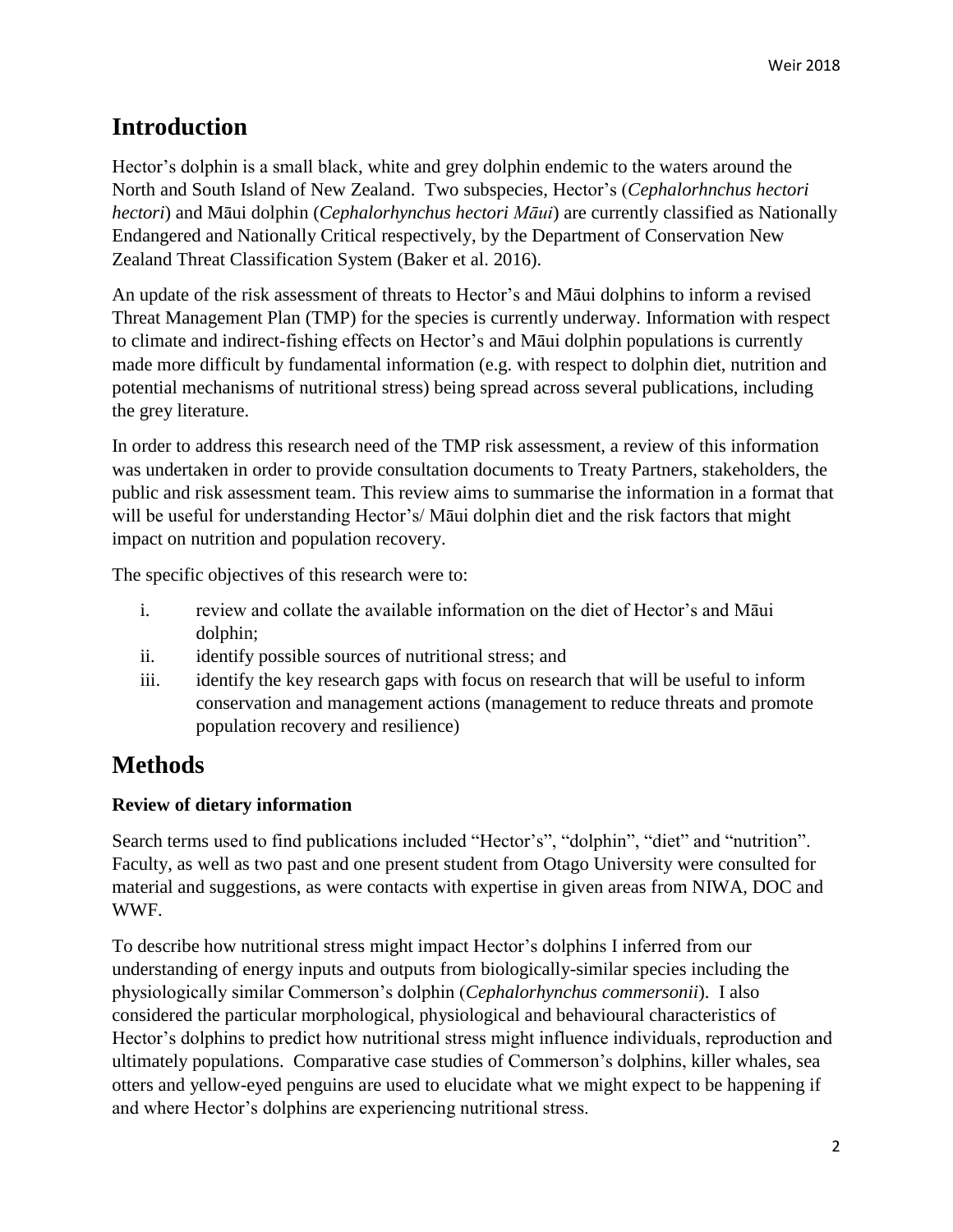## **Results**

The information available on wild dolphin diet generally comes from two main methods of data collection that are designed to gather different types of information:

- 1. The first relies on the analysis of stomach contents; and
- 2. The second focuses on identifying certain stable isotopes and fatty acids in the prey of a dolphin population and in the animals themselves (typically from bone collagen, skin or blubber of the animals).

Stomach content analysis is one of the oldest techniques used to study dolphin diet. Typically, this involves identifying species present in the stomach of dolphins that have been recovered for necropsy, usually individuals that have been bycaught or beachcast (washed up on shore). Contents of the stomach are washed through a sieve and then remains are examined and identified. Items usually found in dolphin stomachs include otoliths (ear bones) and teeth of fish, beaks (mouth parts) of cephalopods and sometimes the exoskeletons of crabs or other crustaceans. Once the contents have been separated, they can usually be identified as having belonged to a particular species. Items can also be measured to provide estimates of the size of the prey item when it was consumed and before it was digested. This method can potentially provide information on the species, size and quantity of each prey type consumed by the dolphin.

Identifying stable isotopes, including  $\delta^{13}C$  and  $\delta^{15}N$ , in the tissues of dolphins and comparing these to the signatures of potential prey is a much more recent method for learning about dolphin diets. Since prey species that inhabit different parts of the water column have different isotopic signatures, this method can provide information on where in the water column the dolphins have been foraging. Unlike the specific prey species and sizes that can be identified through stomach content analysis, this latter method ideally identifies whether an individual dolphin has been feeding on prey in the surface waters (epipelagic), on the seafloor and throughout the water column (benthopelagic), and/or on or near the seafloor (demersal). However, stable isotope analysis is only useful if relative prey contributions can be accurately estimated from isotopic composition and prey species are correctly attributed to a place in the water column. Therefor caution must be exercised when interpreting these types of results.

#### **Hector's/Māui dolphin diet**

Almost all of what is currently known about Hector's and Māui dolphin diet comes from a Ph.D. thesis and a publication by Elanor Miller of Otago University (Miller et al. 2013; Miller 2014). As part of her work, she estimated the species, sizes and quantity of prey consumed by analysing the stomach contents of 63 Hector's dolphins obtained between 1984 and 2006. She also used stable isotope analysis, comparing  $\delta^{13}$ C and  $\delta^{15}$ N signatures in 42 dolphins and 19 potential prey species, to look at dietary preferences relative to epipelagic, benthopelagic and demersal foraging habitat.

Dolphins were obtained from four of the five known areas where genetically distinct subpopulations are found including South Island East Coast (SIEC), South Island West Coast (SIWC), South Island South Coast (SISC) and North Island West Coast (NIWC). No dolphins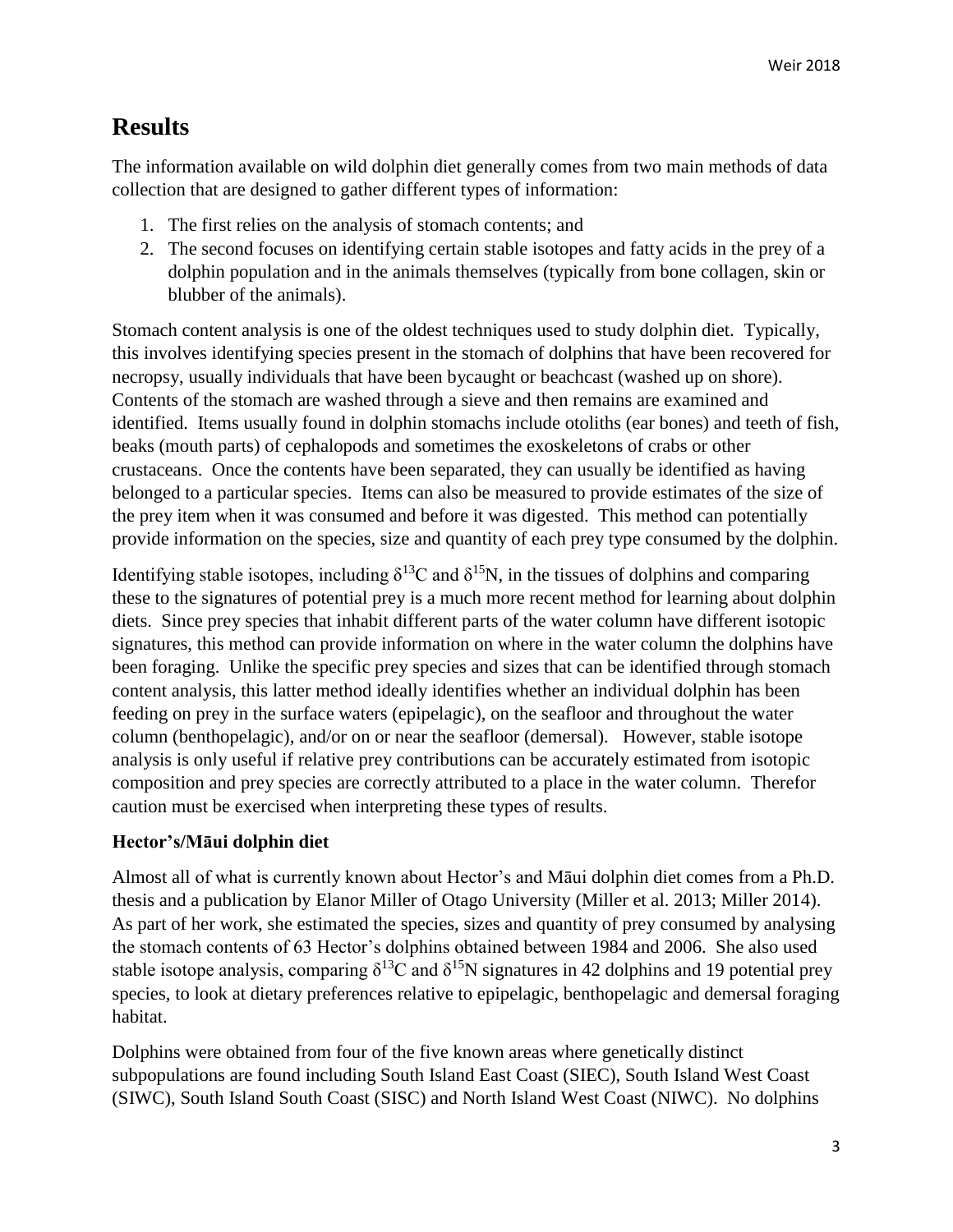from the South Island North Coast (SINC) were included. An overview of this important work is provided to summarize what is currently known regarding Hector's dolphin diet.

Stomachs contained remains of 22 species of fish (95%) and small numbers of cephalopods (2 species) and crustaceans (5 species). The average stomach contained the remains of 24 prey species, demonstrating that the diet of Hector's dolphins is diverse with prey species. A list of all prey identified, including reconstructed mass and length is included as Appendix I.

Of the stomachs examined, more than half (59%) contained red cod (*Pseudophycis bachus*) and 49% contained ahuru (*Auchenoceros punctatus*). These were the most prevalent species found, followed by arrow squid (*Nototodarus* sp.), sprat (*Sprattus* sp.), sole (*Peltorhamphus* sp.) and stargazer (*Crapatalus* sp.). Red cod, sole and ahuru occurred in stomach contents from all four areas where samples were found and all but the NIWC contained arrow squid. Javelinfish was only found in samples from the SIWC.

Figures 1 – 4 illustrate the percent mass contribution of species found for females, males and those of unknown sex, for each of the subpopulations. Note the difference in sample size for each area (SIEC n=36, SIWC n=23, SISC n=2, NIWC n=3). When amounts detected were less than 0.5% they were not represented in these figures.



Figure 1. Food items identified in stomach contents of 36 Hector's dolphins from the South Island East Coast population depicted as percent mass (%M) for males, females and those of unknown sex.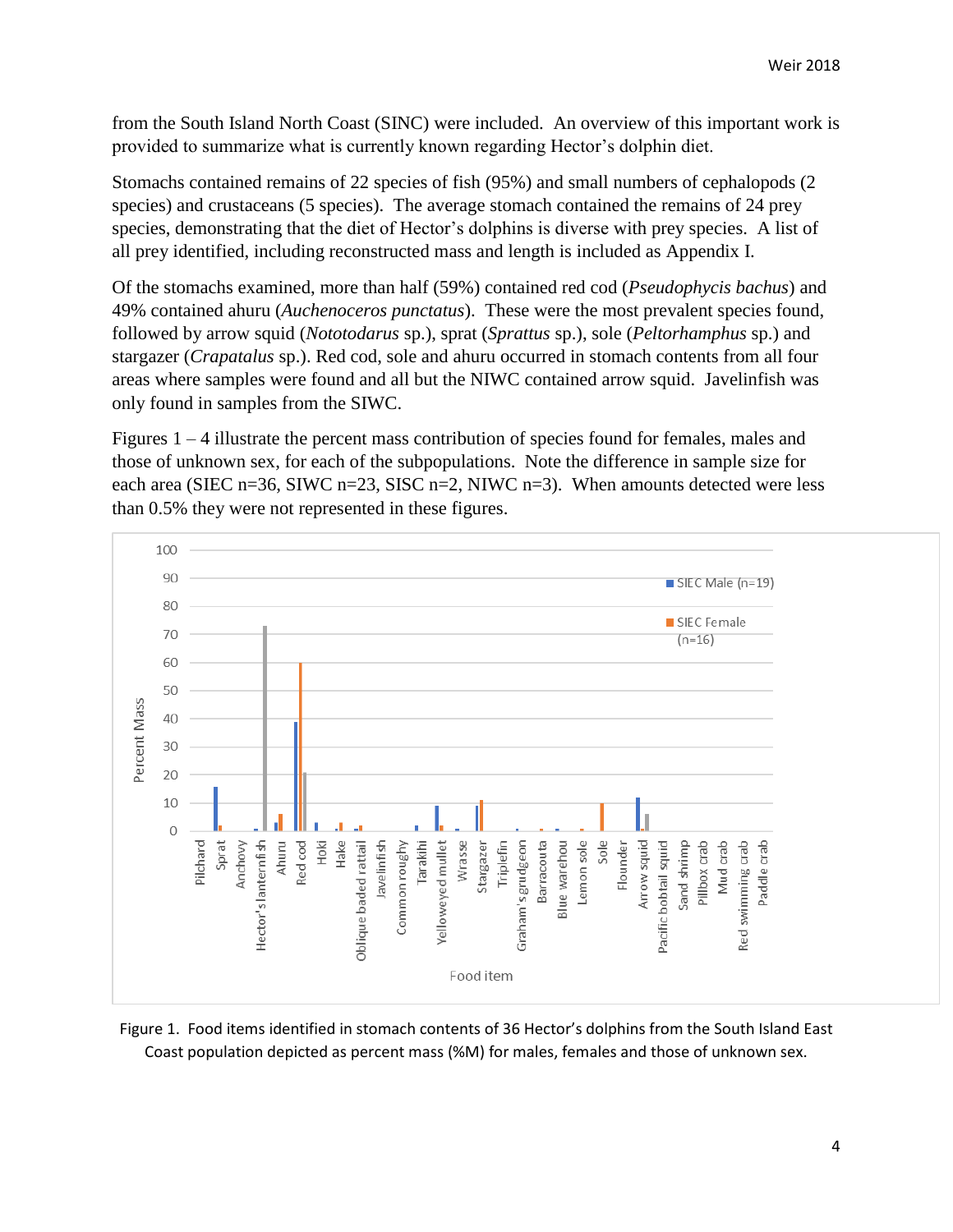

Figure 2. Food items identified in stomach contents of 23 Hector's dolphins from the South Island West Coast population depicted as percent mass (%M) for males, females and those of unknown sex.



Figure 3. Food items identified in stomach contents of 2 female Hector's dolphins from the South Island South Coast population depicted as percent mass (%M) for males, females and those of unknown sex.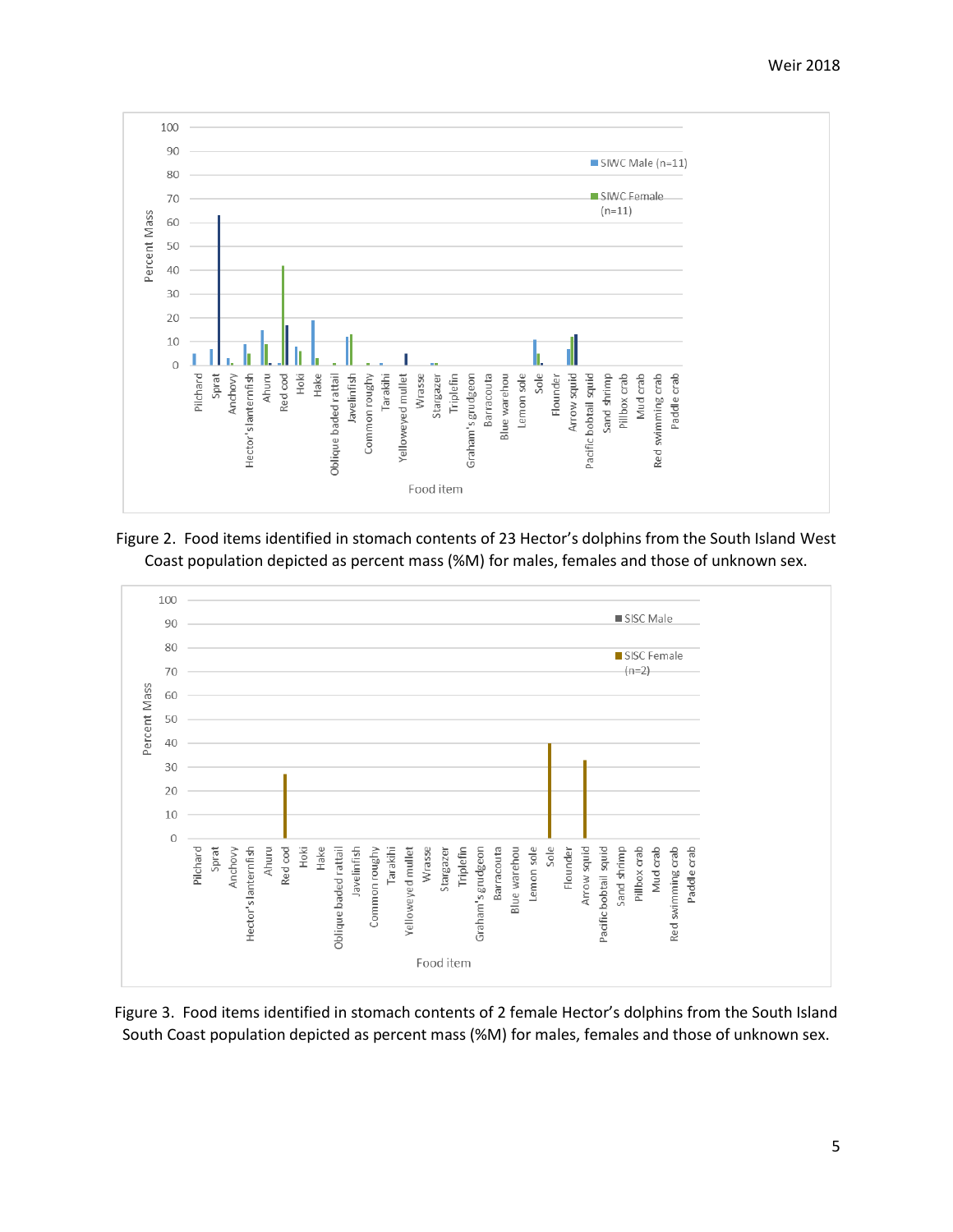

Figure 4. Food items identified in stomach contents of 1 male and 2 female Hector's dolphins from the North Island West Coast population depicted as percent mass (%M) for males, females and those of unknown sex.

Of the species identified, ahuru and Hector's lanternfish (*Lampanyctodes hectoris*) were found in the greatest numbers overall, while red cod made up the greatest component by mass. Figure 5 shows the percent mass of red cod from all available samples.



Figure 5. Red cod identified in stomach contents of Hector's dolphins from all four areas depicted as percent mass (%M) for males, females and those of unknown sex. Note the difference in sample size for each area.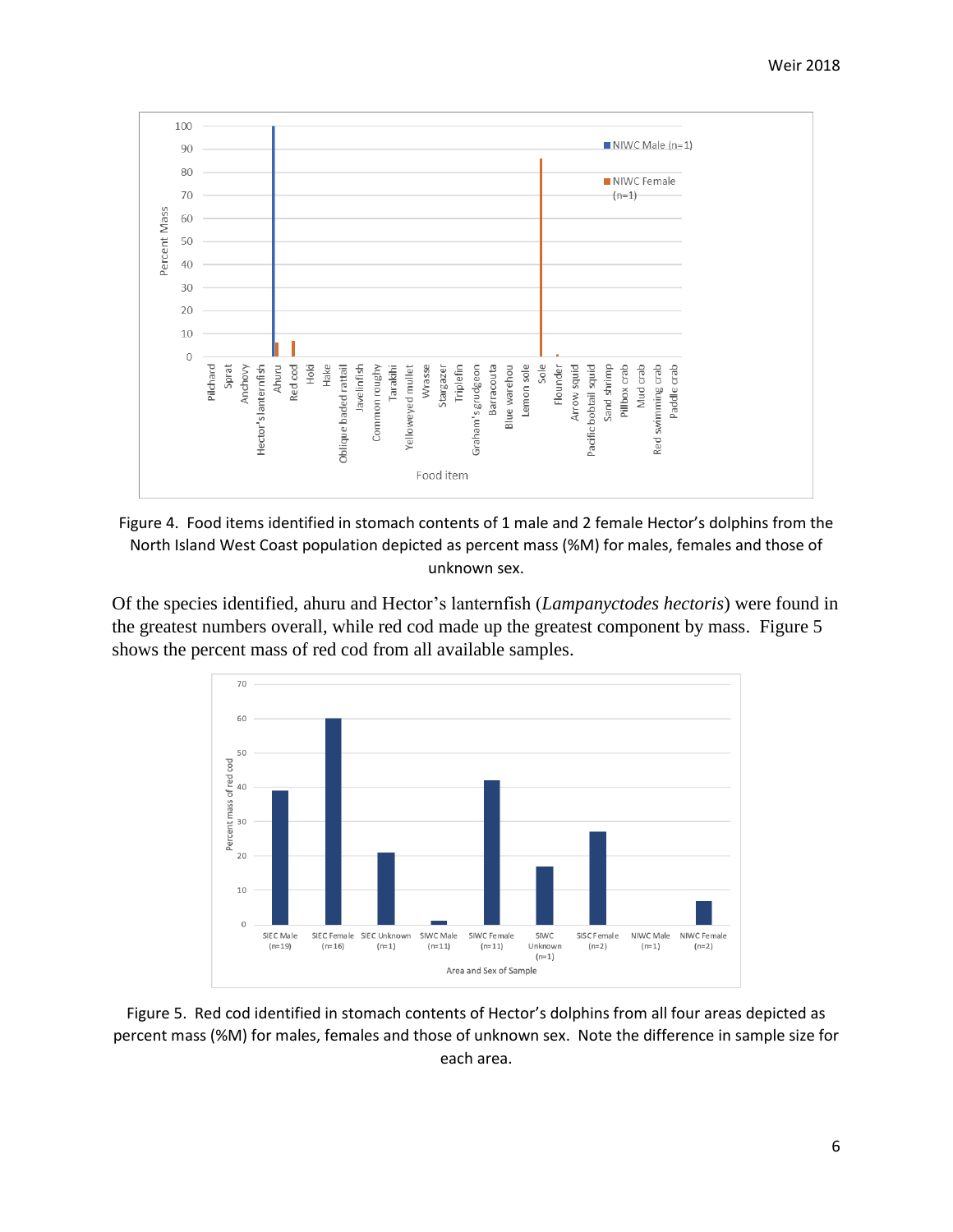Most of the prey identified was estimated to measure less than 10 cm when consumed. However certain prey species, including pilchard (*Sardinops neopilchardus*), yellow-eyed mullet (*Aldrichetta forsteri*) and rattail (*Coelorinchus aspercephalus*) were often over 10 cm. Figure 6 illustrates the estimated mean length of the six species most commonly found in the stomachs of Hector's dolphins. Reconstructed mean lengths and SD in cm were as follows: red cod 17.9 $\pm$ 10.1, arrow squid 17.1 $\pm$ 9.4, sprat 10.4 $\pm$ 2.1, stargazer 10.2 $\pm$ 4.1, ahuru 8.3 $\pm$ 3.3 and sole  $4.4 + 4.0.$ 



Figure 6. Estimated mean lengths of the six species most commonly found in the stomachs of Hector's dolphins using reported lengths in Miller et al. (2013). Drawn by Katie Eshelman

Since energetic demands and foraging and feeding ability and competency can vary by sex, age and reproductive status, we would also expect diets to vary between individuals within the same habitat. For example, a less experienced juvenile might feed on prey that is easier to catch while they develop their skills. A pregnant or lactating female that has different energetic and nutritional needs (discussed below) may seek out certain prey species that help her meet these requirements. When a female is accompanied by a calf, she is also limited in the distances she can travel to find food, and possibly the depths she is able to dive to.

Miller (2014) did find some variation in prey composition by age and sex. For example, on the SIEC, 38% of female stomachs contained stargazer and sole, whereas only 21% of males contained stargazer and none contained sole. Males in both the SIEC and SIWC contained more sprat than did females in both of the areas (26% vs 19% in SIEC and 45% vs 18% in SIWC). Red cod appeared to be more important by mass to females than to males in these two areas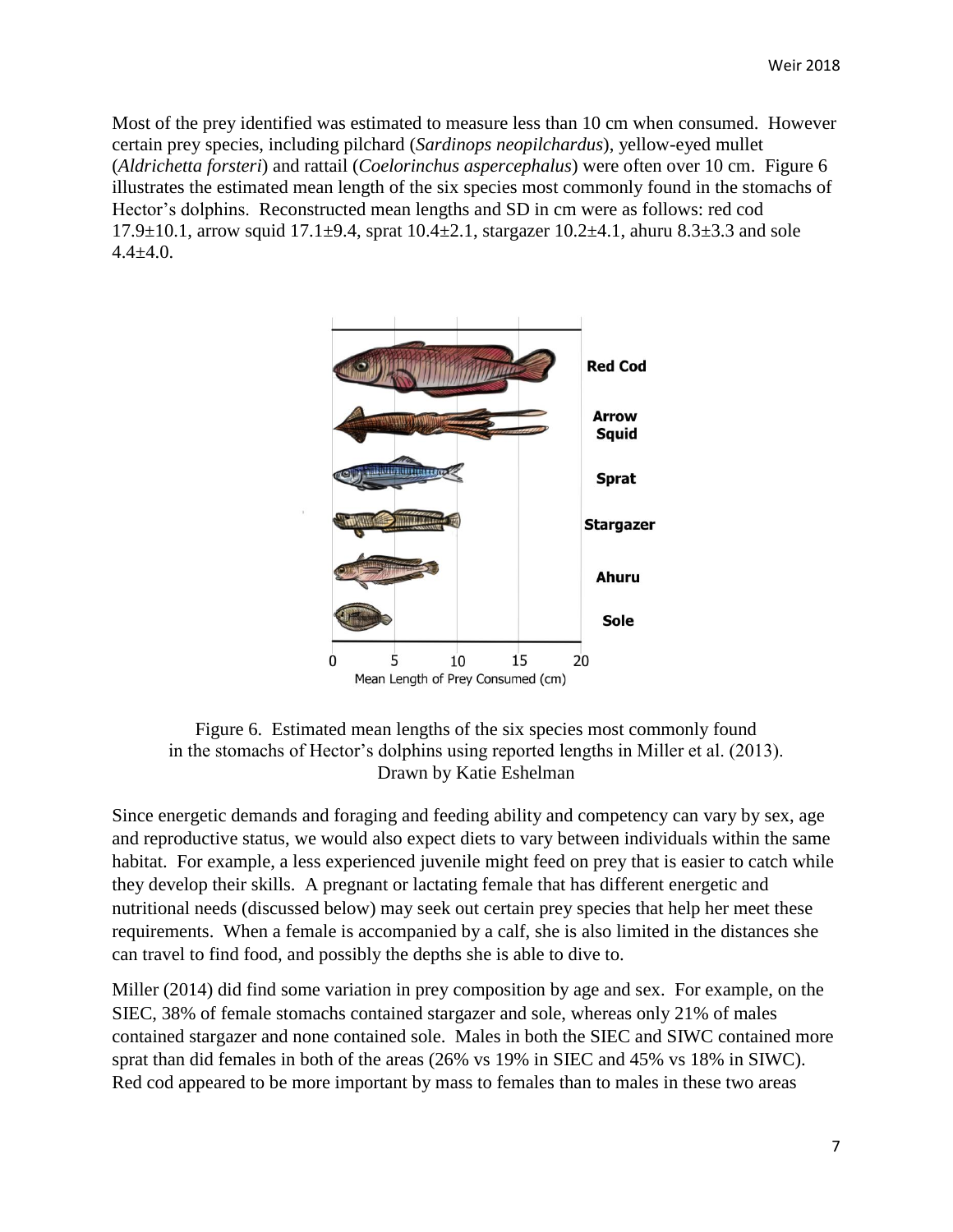where the most dolphins were sampled, in particular in SIEC (60% vs 39% in SIEC and 36% vs 27% in SIWC, see Figure 5).

While there is currently not enough data to describe the juvenile diet of Hector's dolphins, there is some information on the lactation period and first foods consumed by calves. Miller (2014) found six dolphins measuring  $77 - 90$  cm containing only milk in their stomachs and one measuring 99 cm containing milk and the remains of arrow squid. This suggests that until calves reach at least 90 cm, they are completely dependent on their mothers for nourishment. It also suggests that arrow squid may be particularly important as one of the first solid foods consumed by Hector's dolphin calves. No dolphins measuring longer than 107 cm had milk in their stomachs, indicating that by this length offspring must be competent in capturing prey to meet their own energetic requirements (Miller 2014).

Although only a very small sample size was obtained from the NIWC, where Māui dolphins occur, the stomach contents of the few animals found contained ahuru, red cod, sole and flounder in their stomachs. All but the flounder were also found in Hector's dolphins around the South Island.

# **Nutrition and Reproduction**

The next step is to assess what conditions might lead to nutritional stress and how this stress, in turn, might influence reproductive success and thus population recovery and resilience.

The distribution and abundance of dolphins may be influenced by humans directly (for example by entanglement and mortality in fishing nets) or indirectly through what are referred to as indirect effects such as by influencing the distribution and abundance of their known prey species.

Hector's dolphins are small and have a low mass to surface area ratio, measuring a maximum of 146 cm and 45 kg, while Māui dolphins are only slightly larger, reaching at least 152 cm and 65 kg (Dawson 2009). This, combined with the fact that they inhabit temperate (i.e. cool) waters and move around almost constantly within their small home ranges, suggests that they have a high metabolic rate, similar to the physiologically similar Commerson's dolphin (Kastelein 1993).

To survive, individuals must meet these energetic demands by acquiring energy at a similarly high rate. In order to meet their energetic demands, Hector's dolphins likely need to acquire prey within relatively small (>30 km) and short (daily) scales (Williams and Maresh 2016). What we know of their small home ranges and daily movement patterns (Bräger and Bräger 2018) supports this assumption.

Ideally, within their home ranges, Hector's dolphins have access to abundant, high-energy prey within small areas and within short time scales. In other words, they are able to feed frequently throughout the day and don't have to travel far between meals. However, if adequate prey becomes less available, the energetic cost of acquiring it (including searching, detecting, chasing, capturing and digesting) will increase (Costa and Maresh 2017).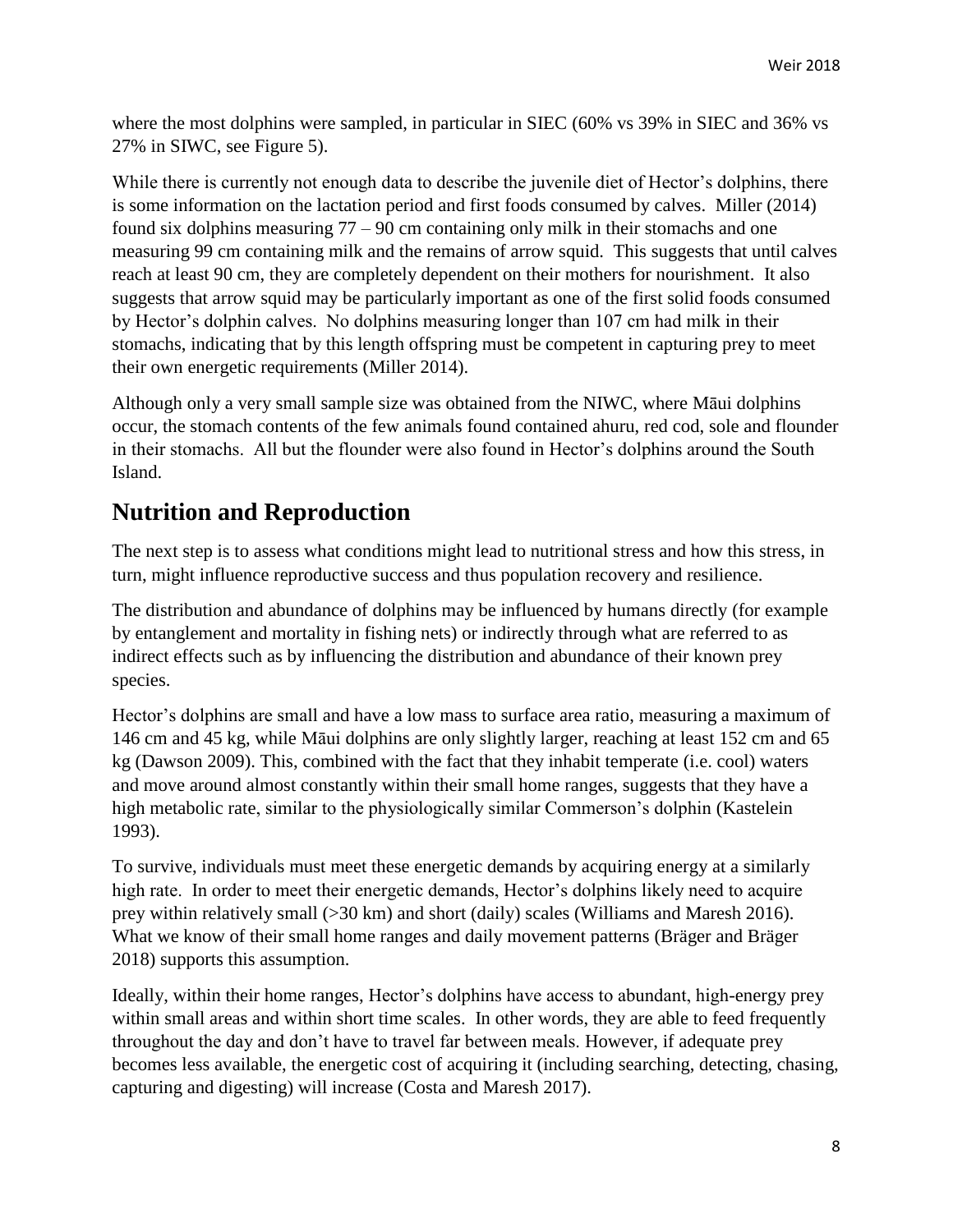In the simplest sense, nutritional stress may occur when a dolphin spends marginally less or more energy acquiring prey than is obtained from the prey that they eat (Villegas-Amtmann et al. 2015). In Kastelein's study of captive Commerson's dolphins, individuals that did not eat, even for only a day, exhibiting notable weight loss (Kastelein et al. 1993).

This nutritional stress, in turn, may negatively impact reproductive success of individual females. Ultimately, mortality or reproductive failure from nutritional stress could contribute to population decline. Understanding how specifically nutritional stress might manifest in local populations of Hector's dolphin might help us identify if and how it is a factor to consider in population recovery.

More importantly, understanding the conditions where Hector's dolphins might be most susceptible to nutritional stress will aid us in identifying conservation and management actions to reduce threats and promote population recovery and resilience.

#### **How does nutritional stress impact reproductive success?**

Even once a dolphin finds, captures and ingests its prey, it is not capable of extracting all the chemical energy contained within that prey. After the non-digestible portion of what is consumed is lost as faeces, there is a smaller amount of energy that remains, referred to as the assumed digested energy (Costa and Maresh 2017). In marine mammals that eat fish, approximately 88 – 98% of the energy within their ingested prey is assimilated and thus available (Costa and Williams 1999).

Of this available energy, some is lost as heat output and a portion will be needed to cover the energetic cost of finding and capturing prey. A large amount will be used for metabolism and synthesis, basal metabolic rate (BMR), thermoregulation and activity (Costa and Maresh 2017). After these costs have been covered, what energy remains is used for growth, storage, reproduction and repair. All these energetic needs must be satisfied before energy can be available for producing and raising offspring.

In male Hector's dolphins, energy is required to find and mate with females. The energetic cost of reproduction for females is considerably greater and can be broken down into three main components: gestation, lactation and infant carrying.

**Gestation:** Since Hector's dolphins must be capable of swimming and surfacing to breathe immediately after birth and be able to cope with the high heat conductivity of the water around them, they must be born larger (relative to the size of the mother) and more developed than most terrestrial mammals. Gestation is therefore longer (approximately  $10 - 11$  months (Dawson 2009) than similarly sized terrestrial mammals with calves measuring  $60 - 75$  cm and weighing 8 – 10 kg at birth (approximately one quarter the weight of their mother, Slooten and Dawson 2013).

**Lactation:** The milk produced by marine mammals is more rich in fats than milk produced by terrestrial mammals and more dense in energy than the prey items consumed by the mother (Costa 1991). Dolphin calves suckle frequently and for short amounts of time on this nutrient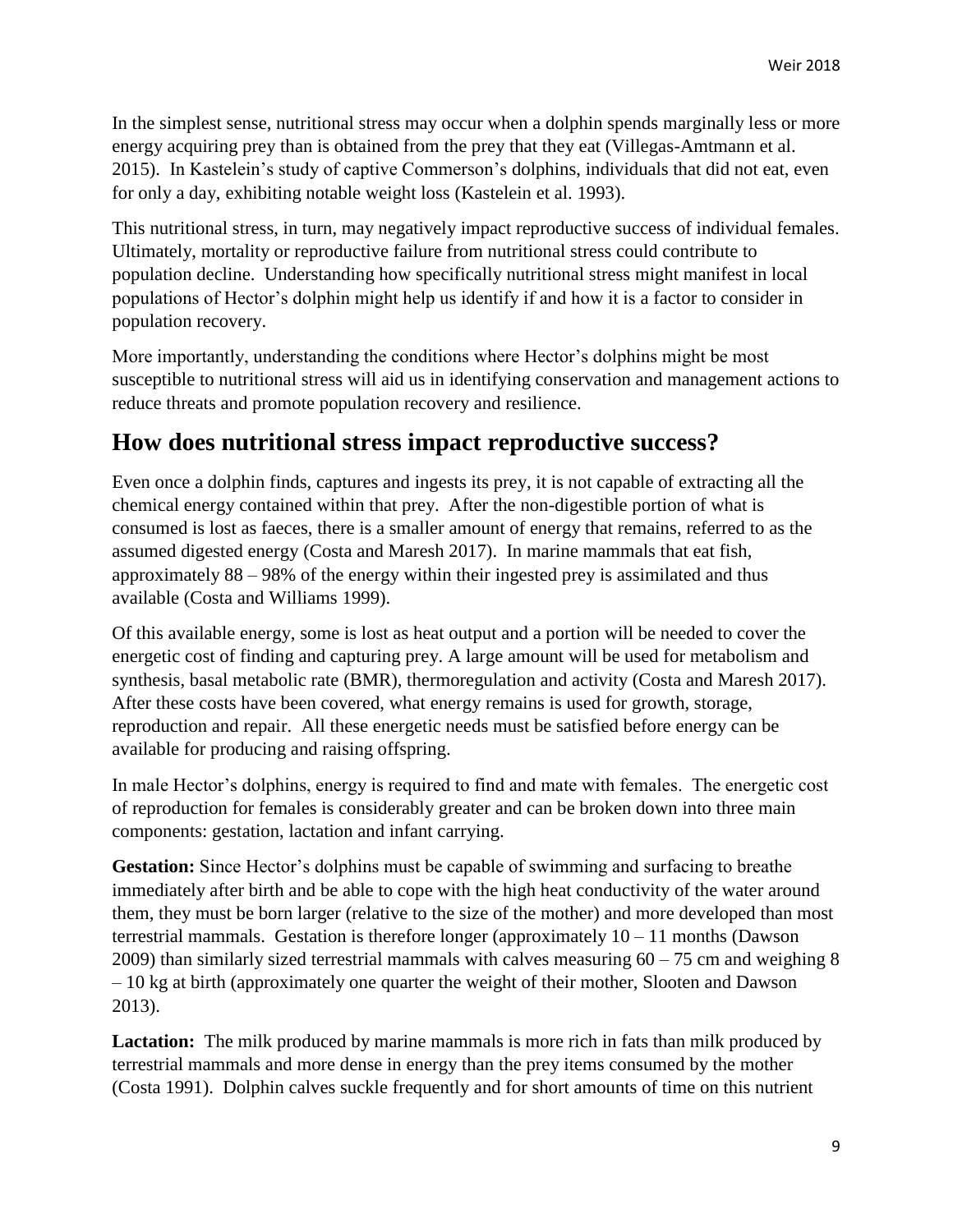rich milk. Mothers continue searching for, capturing and ingesting prey between suckling bouts to meet their own energetic needs and those of their offspring. This strategy is known as 'income breeding' and allows offspring to grow quickly and develop the blubber layer they will need to survive in cold water (Costa and Maresh 2017). In Kastelein's study of captive Commerson's dolphins, females ate significantly more in the first  $1 - 2$  months after giving birth while the calf developed a thicker layer of blubber to help reduce heat loss through conduction (Kastelein et al. 2013).

**Infant carrying:** While not as obvious as the infant carrying of primates, dolphin mothers have an energetic cost when their offspring is swimming in either echelon or infant-position. This has been demonstrated in studies of captive bottlenose dolphins, where tail beats per minute were shown to increase for mothers and decrease for calves while swimming in this position (Noren et al. 2006, Noren 2008, Noren and Edwards 2011). This was also described for captive Commerson's dolphins, as mothers swim near constantly and 'pull' calves along with them in the slip stream (Kastelein et al. 1993).

As the calf gets bigger and more active their energetic needs increase and the costs of lactation and infant-carrying steadily increase for the mother. Throughout the calf rearing stages, the mother must continue to balance the costs of searching and diving for food and taking care of her dependent calf, while still meeting her own basic energetic needs. If she is unable to find sufficient and adequate prey within short time scales and small areas, the resulting nutritional stress could contribute to pregnancy failure or calf abandonment and/or mortality.

While we currently lack data on pregnancy failure or energy budgets for Hector's dolphins, we can infer how nutritional stress might be expected to influence Hector's dolphins by comparing to what has been found for other species. In the following sections, I will summarise four case studies with comparable components.

# **Comparative Case Study: Commerson's dolphins**

As previously mentioned, Commerson's dolphin (*Cephalorhynchus commersonii commersonii*), is another member of the *Cephalorhynchus* genus and one which exhibit similarities, both physically and behaviourally to Hector's dolphins. Similar to Hector's dolphins, Commerson's dolphins feed throughout the day, and often only  $3 - 5$  m from shore and in shallow harbours (Gewalt 1990).

From studies of the stomach contents of wild animals, found around southern Chile, southern Argentina, the Falkland Islands and the Kerguelen Islands we know that their natural diet is also similar to that of Hector's dolphins, including small fish, including sprat, as well as squid and other invertebrates (Kastelein et al. 1993). In one study that examined stomach contents from individuals caught in the trawling nets in northern patagonia, hake contributed most to stomach contents, followed by the shortfin squid (Crespo et al. 1997). More recently, isotopic comparisons showed no differences between males and females but did demonstrate a significant dietary shift between juveniles and adults, with pelagic sprat in the diets of juveniles significantly more prevalent than it was in the diets of adults, while benthopelagic species were more prevalent in the diets of adults (Riccialdelli et al. 2013).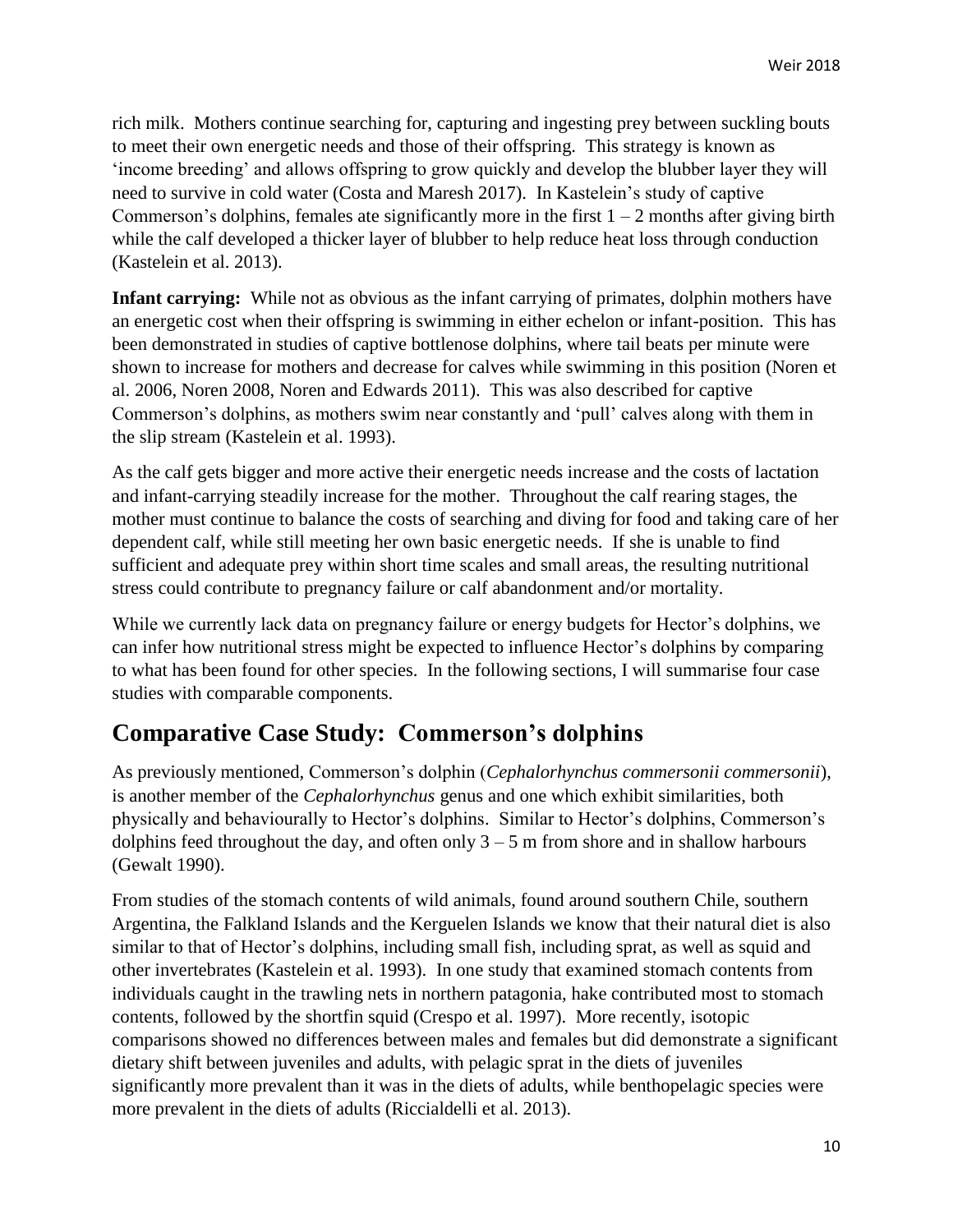The most informative study for the purposes of comparison with New Zealand's Hector's dolphins is one that involved monitoring the food intake of 32 captive Commerson's dolphins from 5 separate zoological parks and estimating food consumption by mass and by energy (Kastelein et al. 1993). Although captive studies do not give precise replication of conditions in the wild, the findings of this study do offer a good baseline from which we can predict how Hector's dolphins might need to meet their energetic demands in the wild.

In the study by Kastelein and colleagues, adult males (weighing  $29 - 54$  kg) ate  $8.1 - 13.5\%$  of their body mass per day which was similar to non-pregnant adult females (weighing  $32 - 53$  kg) that ate  $7.5 - 13.1\%$  of their body mass per day. This equates to each adult dolphin in the wild requiring the equivalent of 1850 kg of herring or  $37 \times 10^5$  kcal per year. This confirmed that Commerson's dolphins do have a very high metabolic rate, owing mostly to their low body mass to surface ratio and their need to constantly move and feed in order to maintain body condition. It also gives us an idea of how much might be required to sustain a Hector's dolphin.

Commerson's dolphin calves ate between 6 and 10% of their body weight per day, and the time that calves were completely reliant on milk for nutrition ranged from  $73 - 236$  days. During this period of complete nutritional dependency, mothers consumed approximately 30% more food each day than during times when she was not pregnant or lactating.

The authors of this study concluded that females require a particularly large food supply when they are lactating and predicted that Commerson's dolphins cannot survive several days without feeding. They suggest that their small home ranges might be due to their energetic inability to travel long distances without acquiring prey.

#### **Comparative Case Study: Southern Resident Killer Whales**

In Hector's dolphins, as in most dolphins, the way we know that a female has been pregnant is when we see her with a calf. However, the number of pregnancies that fail, through spontaneous abortion, premature birth, still birth, perinatal or neonatal mortality, remains unknown.

A long-term study of pregnancies in southern resident killer whales (*Orcinus orca*) by Wasser and colleagues (2017), summarized below, provides insight of how inadequate nutrition could potentially contribute to population decline in Hector's dolphins.

In this study, researchers collected southern resident killer whale (SRKW) faeces samples from known animals over a six-year period (2008 – 2014) using trained detection dogs. They subsequently measured levels of progesterone and testosterone metabolites within the samples to assess pregnancies and thyroid and glucocorticoid hormone metabolites to assess physiological stress. From regular monitoring, they were able to determine that 69% of the pregnancies that were detected failed, and that roughly half of these failures occurred in the later stages of pregnancies. The patterns detected in the hormone profiles also demonstrate that SRKWs are experiencing periodic nutritional stress and that this stress is associated with the very high rate of pregnancy failure. The authors assert that pregnancy failure is a major constraint on killer whale population growth and that these pregnancy failures are 'triggered by insufficient prey'.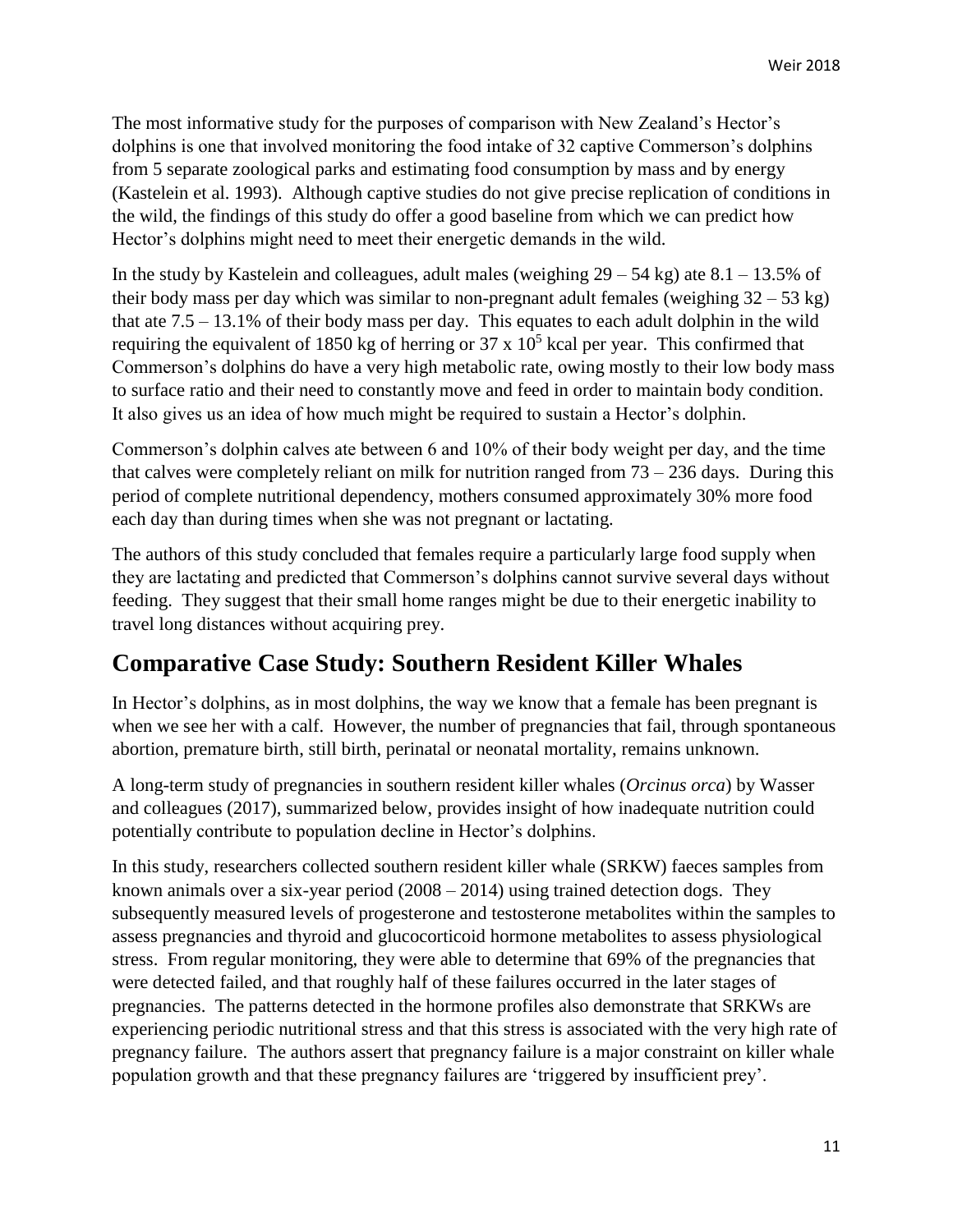SRKW primarily rely on Chinook salmon between May and October. From November through April (the winter months in the northern hemisphere), their prey is dispersed over larger areas and tends to be generally smaller in size. Since winter is also the time of year when the water is the coldest, it is presumed that energetic demands might be more challenging to meet during this period. For these reasons, it is especially important that big, fatty, nutrient rich runs of salmon are available to SRKW in the early spring and then again in late August, to compensate for the leaner times in the winter. Since SRKW are pregnant for 18 months and calves are typically born in the winter, both conception/early term and the latest term of the pregnancy occur during the May – October period, at the time when salmon was historically plentiful, but has dramatically declined in recent years.

There are some comparisons that can be made to this case to help us to speculate what could potentially happen to a population of Hector's dolphins if nutritional stress were a factor. The gestation of Hector's dolphins lasts approximately  $10 - 11$  months. Conception usually occurs in summer or early autumn and females give birth in late spring or summer. For a female to meet the energetic demands of her growing foetus, she must obtain sufficient food to meet her own needs and the needs of the foetus. If we assume that the winter months are when prey is more widely dispersed and when water temperatures are cooler, we might expect females to be more at risk of pregnancy failure if the abundance and/or distribution of their prey means that they aren't able to meet all these energetic demands at this particular time of year.

## **Comparative Case Study: Sea otters**

While the previous case study provides information on how nutritional stress may indirectly influence population growth through pregnancy failure, the following study demonstrates how the small size and income breeding strategy of Hector's dolphins might make them especially susceptible to nutritional stress in the period between birth and independence.

Rather than a thick layer of blubber, sea otters (*Enhydra lutris*) rely on an especially high metabolism (i.e. they eat all the time) and their fur to thermoregulate in temperate waters. While they don't have fur, we can expect a similarly small Hector's dolphin to need a high metabolic rate and to eat all the time to effectively thermoregulate as well. This high metabolic rate is energetically costly to maintain and requires frequent feeding on high energy prey to sustain, in both males and females. In females, these and other basic costs must be met before energy can be spent on pregnancies and subsequent lactation and infant care.

In 2014, Thometz and colleagues published a study illustrating how a reduction in sea otter prey along the central California coast contributed to high rates of mortality in dependent pups, juveniles and reproductive females.

By calculating the energetic demands of pups at different stages of development, the authors were able to demonstrate that when her pup is three weeks old, the daily energetic demands on a sea otter mother are 17% higher than energy demands pre-pregnancy. Even more remarkable is that her daily energetic demands are 96% greater (than energy demands pre-pregnancy) around the time her pup is weaned.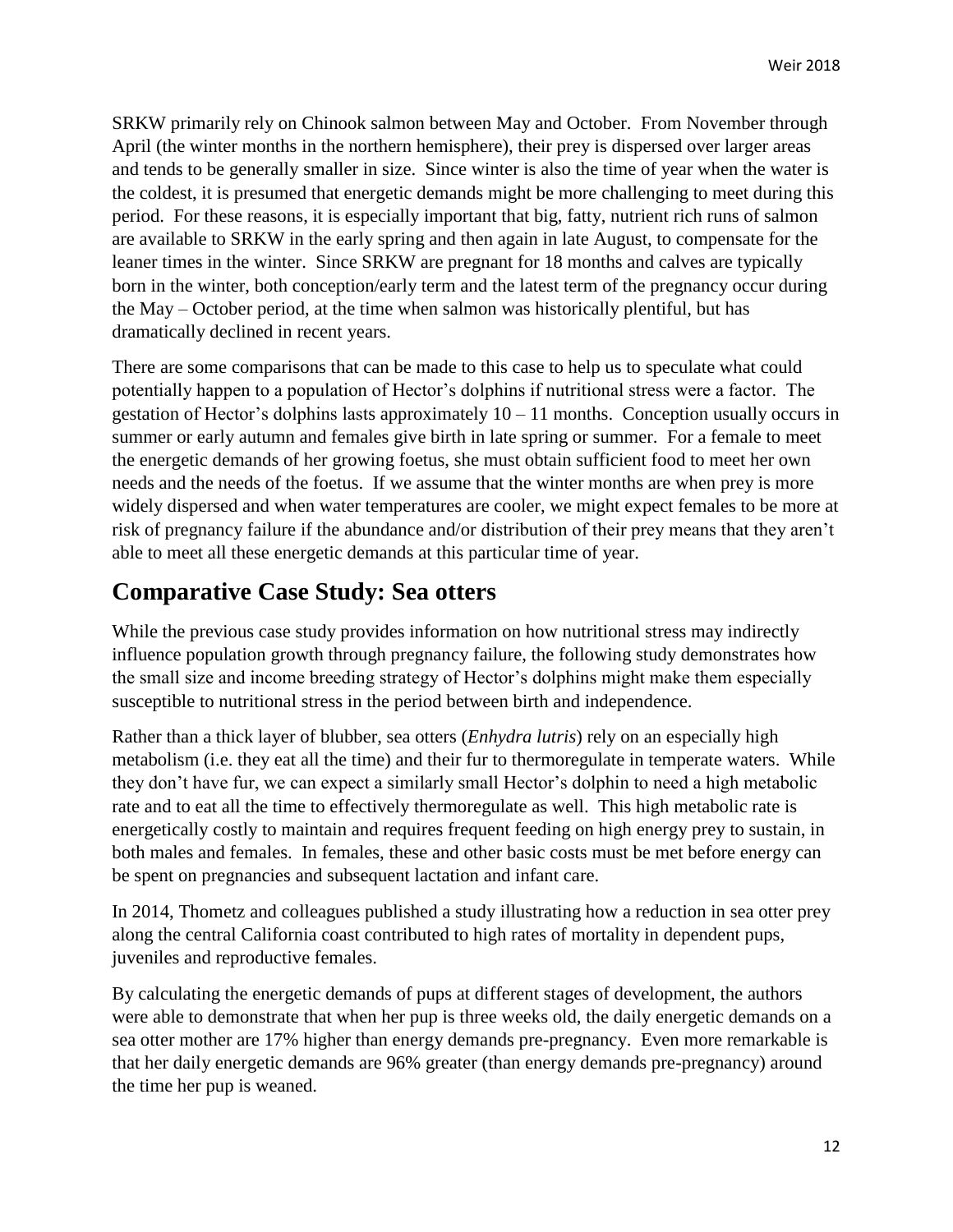Like Hector's dolphins, sea otters are income breeders. Since they are not capable of building up fat reserves, they must balance the costs of lactation and infant carrying by increasing the amount of food that they consume and foraging regularly between bouts of suckling and infant carrying.

It is not surprising then, that female sea otters lose weight throughout lactation (Monson et al. 2000) and that those with poor body condition are the ones that lose their pup through motherpup separation (Garshelis and Garshelis 1987).

Sea otter populations have been slow to recover in some areas, despite the elimination of direct threats such as hunting. The authors suggest that high mortality rates in pups and in females at the time of weaning (termed 'end-lactation syndrome') are being exacerbated by the reduced abundance of suitable prey in the area (Tinker et al. 2008).

While energy budgets have not been studied specifically in Hector's dolphins, we know that one of the causes of death that is documented for calves is maternal separation (Roe et al. 2013). It is possible that some of these cases might be related to nutritional stress due to the high energetic demands on the mother.

## **Comparative Case Study: Yellow-eyed penguins and red cod**

As was seen in the example of killer whales provided above, there are often particular prey species that are proportionately more important than others. In the case of the southern resident killer whales, their annual movement and feeding patterns all revolve around the life cycle of Chinook salmon. Now that this food source is less abundant and less predictable, SRKW are facing nutritional stressors which are likely contributing to population decline.

The work done by Miller demonstrated that red cod was of particular importance to the diet of Hector's dolphins between 1984 and 2006. This particular prey item was present in 59% of the stomachs examined and made up the greatest single proportion (37%) of the overall mass of prey consumed (Miller et al. 2013). The offshore shift in Hector's dolphins in the winter months was also theorised to be related to the offshore shift of red cod at this time of the year (Miller 2014). This evidence suggests that red cod may play a critical role as prey for Hector's dolphins.

In a recent review of yellow-eyed penguin diet and indirect effects, Mattern and Ellenberg (2018) described how red cod has historically been important for this critically endangered seabird as well. Their work illustrates that red cod went from being the largest contributor by mass in yellow-eyed penguin diet in the 1980s to the fifth largest contributor in the 1990s. Correspondingly, blue cod increased in importance and present-day animal-borne camera evidence suggests that blue cod (and opalfish) are now the main prey species taken. The authors predicted that the shift away from red cod as the main prey item may have been due to reduced red cod abundance in areas where yellow-eyed penguins are found. This decline is attributed in turn to a combination of rising ocean temperatures and human fishing pressure. However, trawl survey trends within the ECSI area specifically suggest that red cod abundance is not uniform along the entire coast and that it likely increases and decreases in different areas at different times (see Figure 9 in Beentjes et al. 2016). If red cod are less available overall for Hector's dolphins and if/how this might specifically impact them remains unclear at this stage.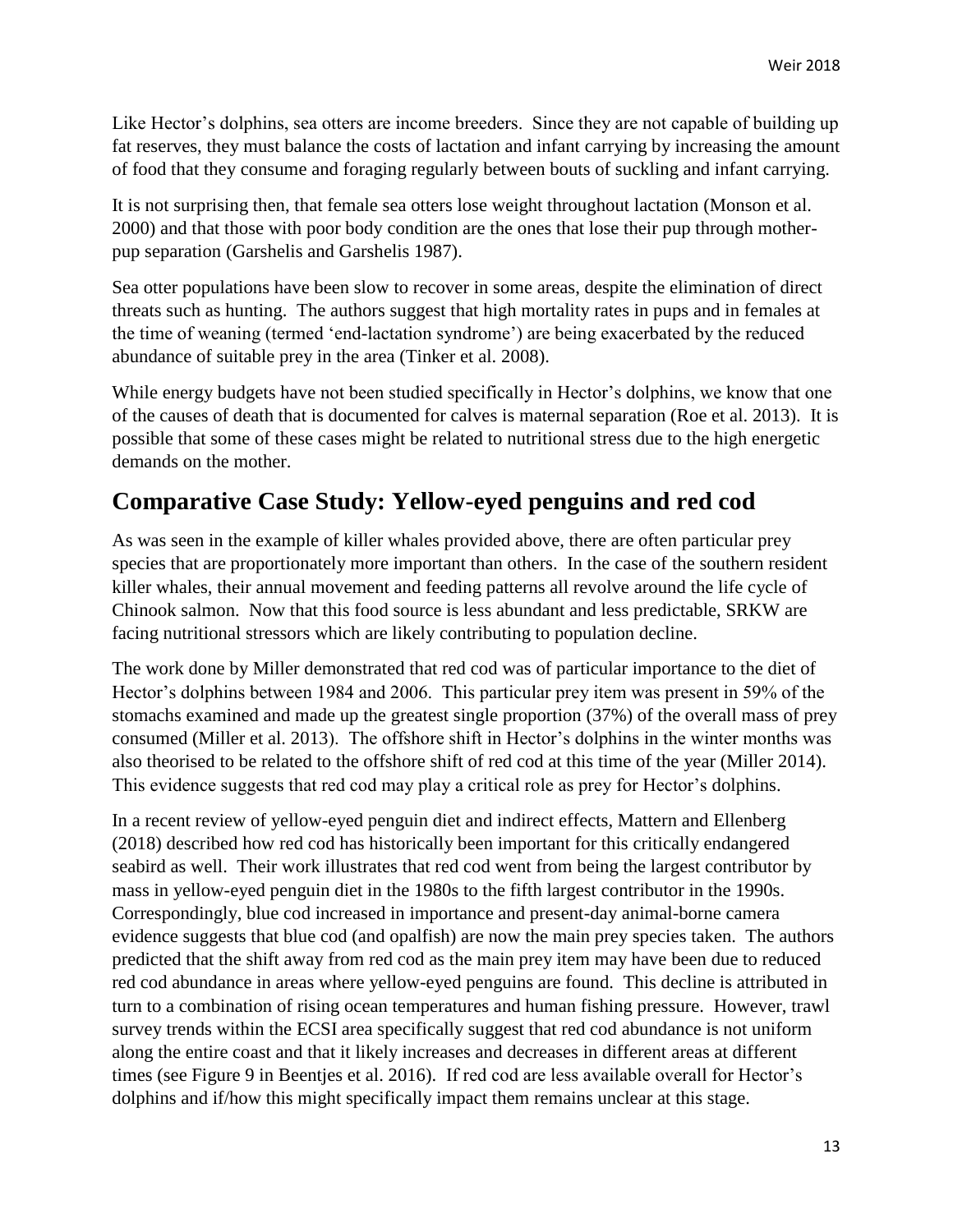In yellow-eyed penguins, the switch to blue cod, a larger prey species, has meant that chicks are sometimes unable to ingest the prey that their parents bring home. The energetic cost of capturing blue cod also appears to be markedly greater than the cost of capturing smaller prey.

While a diet shift away from red cod has been detected in yellow-eyed penguins, we currently don't have the data to understand if and how the role of red cod in the diet of Hector's dolphins has changed over time. However, we can expect that if there is less red cod available, that this will influence Hector's dolphins in some way. The dolphins might need to travel farther to find enough red cod or they may have shifted to another main prey item that is more readily available but not necessarily as nutrient or calorie rich. Either of these scenarios would have energetic consequences for the dolphins and might contribute to various forms of nutritional stress.

While the activities of fisheries will alter the abundance and distribution of Hector's dolphin prey, it is difficult to ascertain where and when a threshold is breached and nutritional stress occurs.

## **Diet and dolphin diseases**

Nutritional stress could also be affecting dolphin survival and reproductive success if it compromises the animal's immune system thus rendering it more vulnerable to infection and disease.

For example, necropsies performed on Hector's and Māui dolphins found that *Toxoplasmosis gondii* was the cause of death in 25% of cases, while 60% of the animals tested positive for the presence of *T. gondii* DNA (Roe et al. 2013). This implies that in most cases where *T. gondii* is present, it is latent and not related to the cause of death. If, however, the dolphin was experiencing nutritional stress in some form due to insufficient or inadequate food, *T. gondii* is more likely to become active and cause either direct mortality, pregnancy failure or detrimental behavioural changes that increase the risk of predation (Roe et al. 2013).

Similarly, *Brucella* was present in 37% of 27 Hector's dolphins remains that were tested, but only active in 7% (Buckle et al. 2017). In the cases where it was active, the animals died of reproductive disease due to *Brucella* infection (Buckle et al. 2017).

#### **Summary of key points and conclusions**

In summary, many of the physical and behavioural characteristics of Hector's dolphins make them particularly vulnerable to nutritional stress and the associated consequences.

**They are small.** Hector's dolphins measure a maximum of 146 cm and 45 kg, while Māui dolphins can reach at least 152 cm and 65 kg (Dawson 2009). Their smaller size means that they must obtain food regularly, preferably within small areas and short timeframes, to keep up with their fast metabolism.

**They live in cold water.** Hector's dolphins have a high surface to volume ratio, meaning that they will experience more heat loss to the surrounding environment. More energy is required to compensate for this loss.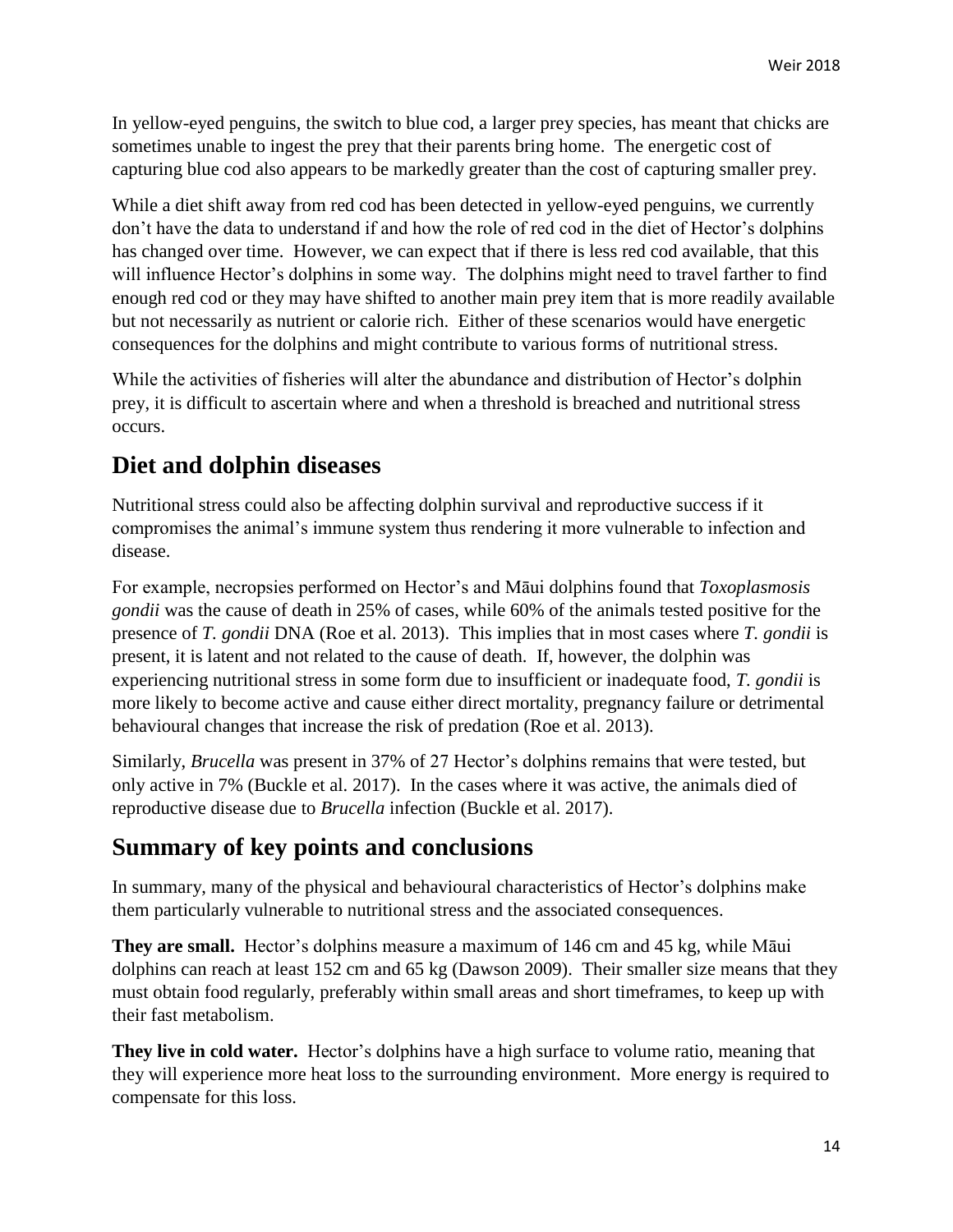**They produce big calves.** When calves are born they measure  $60 - 75$  cm and weigh  $8 - 10$  kg (Slooten and Dawson 2013), which is approximately one quarter the weight of their mother. While this large birth size is necessary to ensure that the calf can swim and surface on its own within seconds of being born, the high costs associated with the development of calf are borne by the mother. Photoidentification work with known individuals indicates that females likely produce one calf every 2 – 4 years (Dawson 2009) but little is known about how long calves are dependent on their mothers. We can surmise however that the investment by the mother is considerable and that she will need to be able to obtain additional prey to meet these energetic demands (as has been shown for Commerson's dolphins, Kastelein et al. 1993).

**They are income breeders.** Again, owing to their small size and their inability to store energy as fat, females employ an income breeding strategy, where they must continuously feed throughout pregnancy and lactation to meet their energetic demands. If females must travel too far to find suitable prey, they likely will not be able to meet these demands and would be likely to experience nutritional stress.

**They are often found close to shore.** This presumably makes Hector's dolphins more susceptible to pathogens and diseases that come from terrestrial sources and human activities that impact the nearshore environment. If suffering from nutritional stress, toxoplasmosis and brucellosis can be especially lethal.

**They show preference for localised physical areas known as hotspots.** These places seem to be especially important foraging spots for Hector's dolphins (Brough et al. 2018).

**Many of their preferred prey is currently captured in trawl fisheries**, either as targeted species or as bycatch (Beentjes et al. 2016). Red cod, one of the most important prey of Hector's dolphins, may have declined in abundance within some areas where Hector's dolphins are found.

While the very nature of an indirect effect makes it impossible to pinpoint, from the characteristics above and the comparative case studies considered, we can expect that:

- 1. Hector's dolphins are particularly susceptible to nutritional stress,
- 2. nutritional stress will most obviously manifest as fewer calves being born and/or surviving to independence,
- 3. areas where we see the largest densities of Hector's dolphins could also be important for prey species
- 4. any human activity that reduces the abundance of Hector's dolphin prey is potentially contributing to nutritional stress.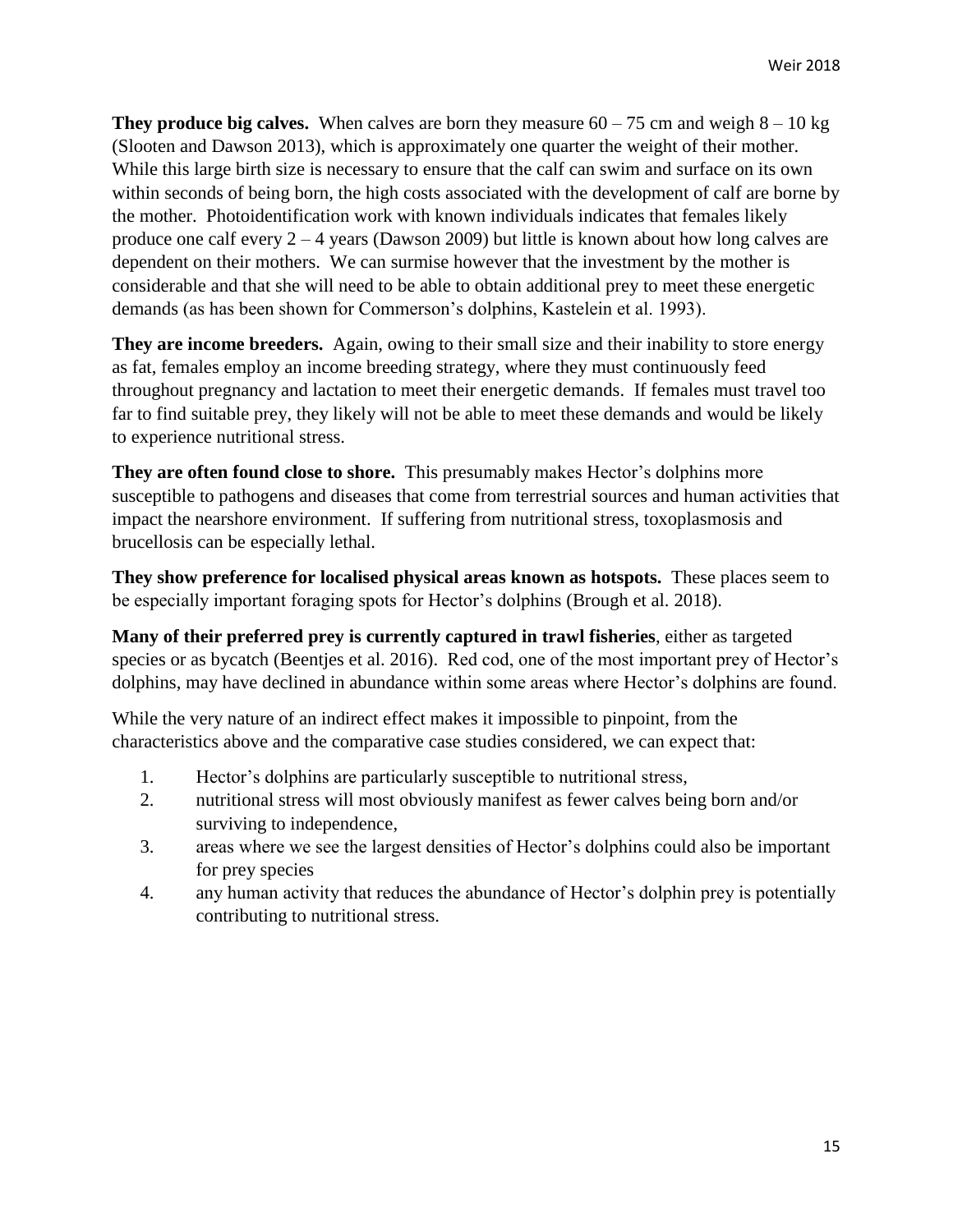

#### **Recommendations for future research**

Although there have been no studies that look at the specific energetic challenges that Hector's dolphins must overcome to survive and reproduce, what we do know about their physiology and behaviour and the consequences of nutritional stress in other species tends to support the assumption that it plays a role in reproductive success.

Following is a list of recommendations for research that will improve our understanding of Hector's dolphin ecology and be useful for informing conservation and management actions (management to reduce threats and promote population recovery and resilience).

- 1. Identify the locations and approximate sizes of hotspots throughout Hector's dolphin habitat and monitor prey in these areas.
- 2. Describe the spatial distribution of Hector's/Māui prey and temporal variation in their abundance in areas foraged by Hector's/Māui dolphins (and of a comparable size fraction to those predated)
- 3. Conduct research to understand how climate/fishing might contribute to past temporal trends (in the point above) and future prey availability (e.g. what can we learn from the marine heatwave year?, where is fishing intensity highest and how might this impact on availability or the right size fraction?).
- 4. Develop a HD camera and GPS dive tracking device that could be temporarily attached to a Hector's dolphin using a suction cup. These types of devices have revealed a wealth of information regarding the prey and feeding behaviours of yellow-eyed penguins (Mattern and Ellenberg 2018) and the suction cup technology has been successfully trialled in dusky dolphins off Kaikōura (Pearson et al. 2017).
- 5. Collate existing data on calving rates in known individuals and estimate whether these rates show variation by location or by year. A better understanding of reproductive rates around the country will indicate if particular areas are more subjected to nutritional stress.
- 6. Employ techniques that assess potential cumulative effects, including the presence of disease and toxins in known Hector's dolphin hotspots. For example, mussels have been used as an indicator of toxoplasmosis presence or absence in coastal environments. Understanding where and when habitats are affected could help to focus efforts to reduce or eliminate specific human activities that may be contributing to the problem.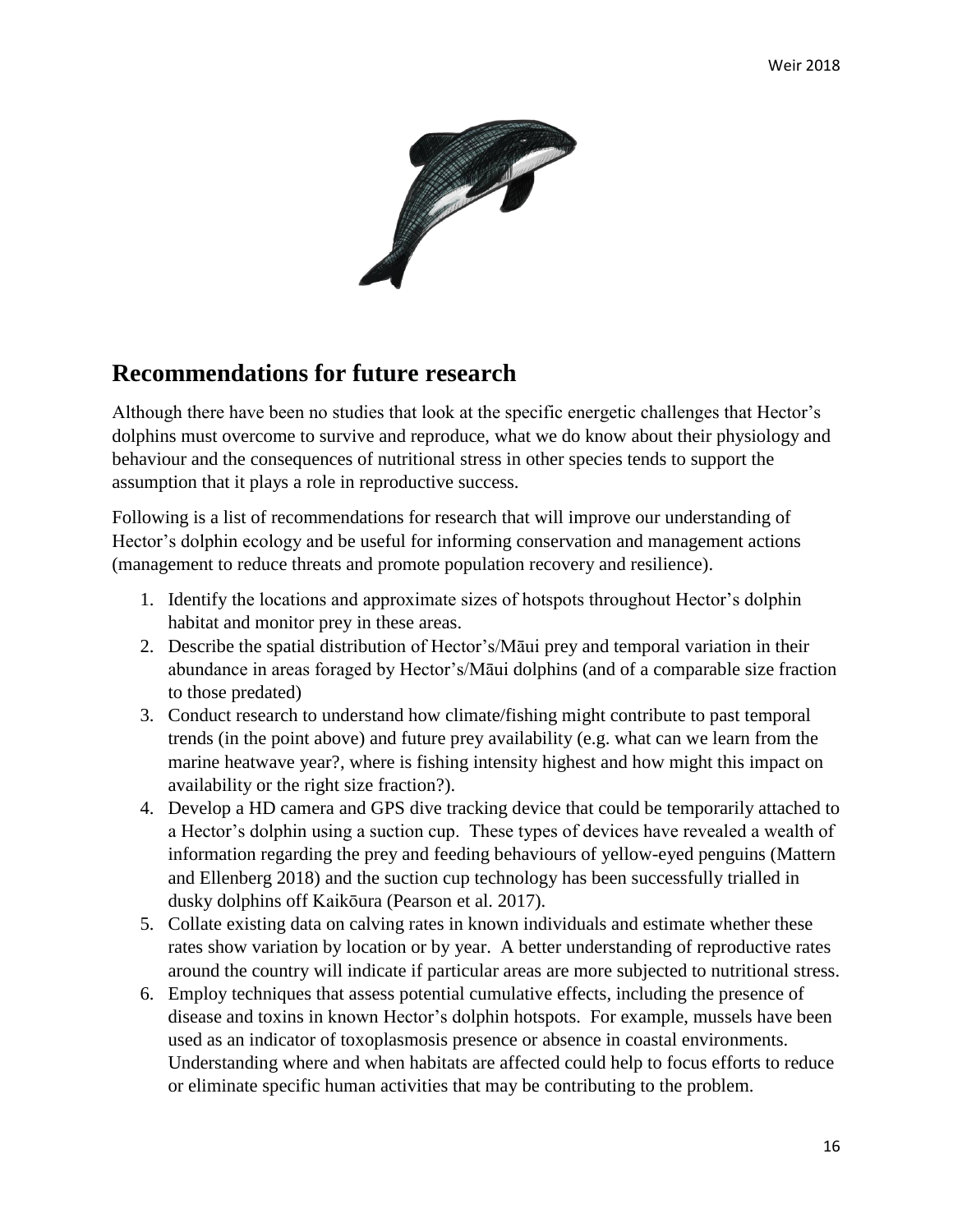7. Continue to assess the stomach contents of any Hector's dolphins that are necropsied. It would be valuable to determine whether the diet has changed in the 12 years since the last sampling took place.

#### **Acknowledgements**

The production of this report was funded by WWF New Zealand and the Department of Conservation. Dave Lundquist, Jim Roberts and Elanor Miller provided helpful feedback on earlier versions of this manuscript.

#### **References**

Baker CS., Chilvers BL., Childerhouse S., Constantine R., Currey R., Mattlin R., van Helden A., Hitchmough R., Rolfe J. 2016. Conservation status of New Zealand marine mammals, 2013. New Zealand Threat Classification Series 14. Department of Conservation, Wellington, 18 p.

Beentjes MP., MacGibbon DJ, Parkinson D. 2016. Inshore trawl survey of Canterbury Bight and Pegasus Bay April-June 2016, (KAH1605). New Zealand Fisheries Assessment report 2016/61. Ministry for Primary Industries.

Bräger S., Bräger Z. 2018. Range utilization and movement patterns of coastal Hector's dolphins (*Cephalorhynchus hectori*). Aquatic Mammals 44(6): 633 – 642. DOI: 10.1578/AM.44.6.2018.633.

Brough T., Rayment W., Slooten E., Dawson S. 2018. Fine scale distribution for a population of New Zealand's only endemic dolphin (*Cephalorhynchus hectori*) shows long-term stability of coastal hotspots. DOI: 10.1111/mms.12528.

Buckle K., Roe WD., Howe L., Michael S., Duignan PJ., Burrows E., Jeong Ha Hye., Humphrey S., McDonald WL. 2017. Brucellosis in Endangered Hector's dolphins (*Cephalorhynchus hectori*). Veterinary Pathology 54(5): 838 – 845. DOI: 10.1177é0300985817707023.

Costa DP., Maresh JL. 2017. Energetics. In Encyclopedia of Marine Mammals Third Edition (ed. B Würsig, JGM Thewissen and KM Kovacs), pp. 329 – 335. Amsterdam, Elsevier Academic Press.

Costa DP. 1991. Reproductive and foraging energetics of high latitude penguins, albatrosses and pinnipeds: implications for life history patterns. American Journal of Zoology 31:111 – 130.

Costa DP., Williams TM. 1999. Marine mammal energetics. In Biology of Marine Mammals (ed. JE Reynolds and S Rommel), pp. 176 – 217. Washington, DC, Smithsonian Institution Press.

Crespo EA., Pedraza SN., Dans SL., Alonso MK., Reyes LM, Garcia NA., Coscarella M. 1997. Direct and indirect effects of the highseas fisheries on the marine mammal populations in the northern and central Patagonian coast. Journal of Northwestern Atlantic Fisheries Science. Vol  $22:189 - 207.$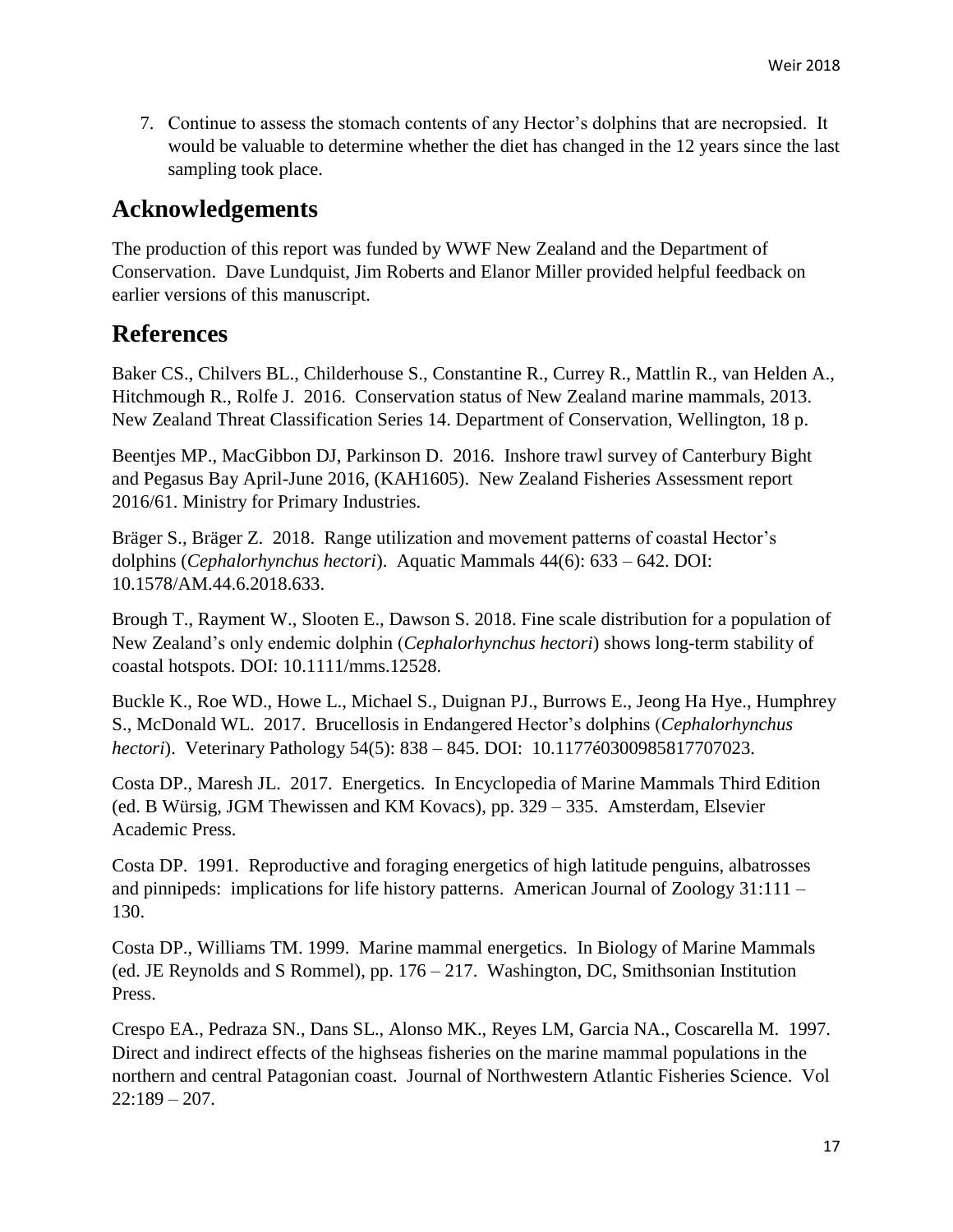Dawson S. 2009. *Cephalorhynchus* dolphins. In Encyclopedia of Marine Mammals Second Edition (ed. WF Perrin, B Würsig and Thewissen JGM), pp. 191 – 196. Amsterdam, Elsevier Academic Press.

Dawson S., Slooten L. 2013. Dolphins down under. Otago University Press.

Garshelis DL., Garshelis JA. 1987. Atypical pup rearing strategies by sea otters. Marine Mammal Science 3:263 – 270.

Gewalt W. 1990. The Joacobita, or Commerson's Dolphin (*Cephalorhynchus commersoni*). Aquatic Mammals 16(2):53 – 64.

Kastlelein RA., McBain J., Neurohr B., Mohri M., Saijo S., Wakabayashi I., Wiepkema PR. 1993. The food consumption of Commerson's dolphins (*Cepahlorhynchus commersonii*). Aquatic Mammals 19.2:99 – 121.

Kastlelein RA., McBain J., Neurohr B. 1993. Information on the biology of Commerson's dolphins (*Cephalorhynchus commersonii*). Aquatic Mammals 19(1).

Mattern T., Ellenberg U. 2018. Yellow-eyed penguin diet and indirect effects affecting prey composition. CSP 16205-1 POP2016-05

Miller EJ. 2014. Ecology of Hector's dolphin (*Cephalorhynchus hectori*): Quantifying diet and investigating habitat selection at Banks Peninsula. Ph.D. thesis, University of Otago, Dunedin, New Zealand. 168 pp.

Miller EJ., Lalas C., Dawson S., Ratz H., Slooten E. 2013. Hector's Dolphin diet: The species, sizes and relative importance of prey eaten by *Cephalorhynchus hectori*, investigated using stomach content analysis. Marine Mammal Science 29:606 – 628.

Monson DH., Estes JA., Bodkin JL., Siniff DB. 2000. Life history plasticity and population regulation in sea otters. Oikos 90:457 – 468.

Noren SR., Biedenbach G., Edwards EF. 2006. Ontogeny of swim performance and mechanics in bottlenose dolphins (*Tursiops truncates*). The Journal of Experimental Biology 209:4724 – 4731. DOI: 10.1242/jeb.02566.

Noren SR. 2008. Infant carrying behaviour in dolphins: costly parental care in an aquatic environment 22:284 – 288. DOI: 10.1111/j.1365-2435.2007.01354.x.

Noren SR., Edwards EF. 2011. Infant position in mother-calf dolphin pairs: formation locomotion with hydrodynamic benefits. Marine Ecology Progress Series 424: 229 – 236. DOI: 10.3354/meps08986.

Pearson HC., Jones PW., Srinivasan M., Lundquist D., Pearson CJ., Stockin KA., Machovsky-Capuska GE. 2017. Testing and deployment of C-VISS (cetacean-borne video camera and integrated sensor system) on wild dolphins. Marine Biology 164:42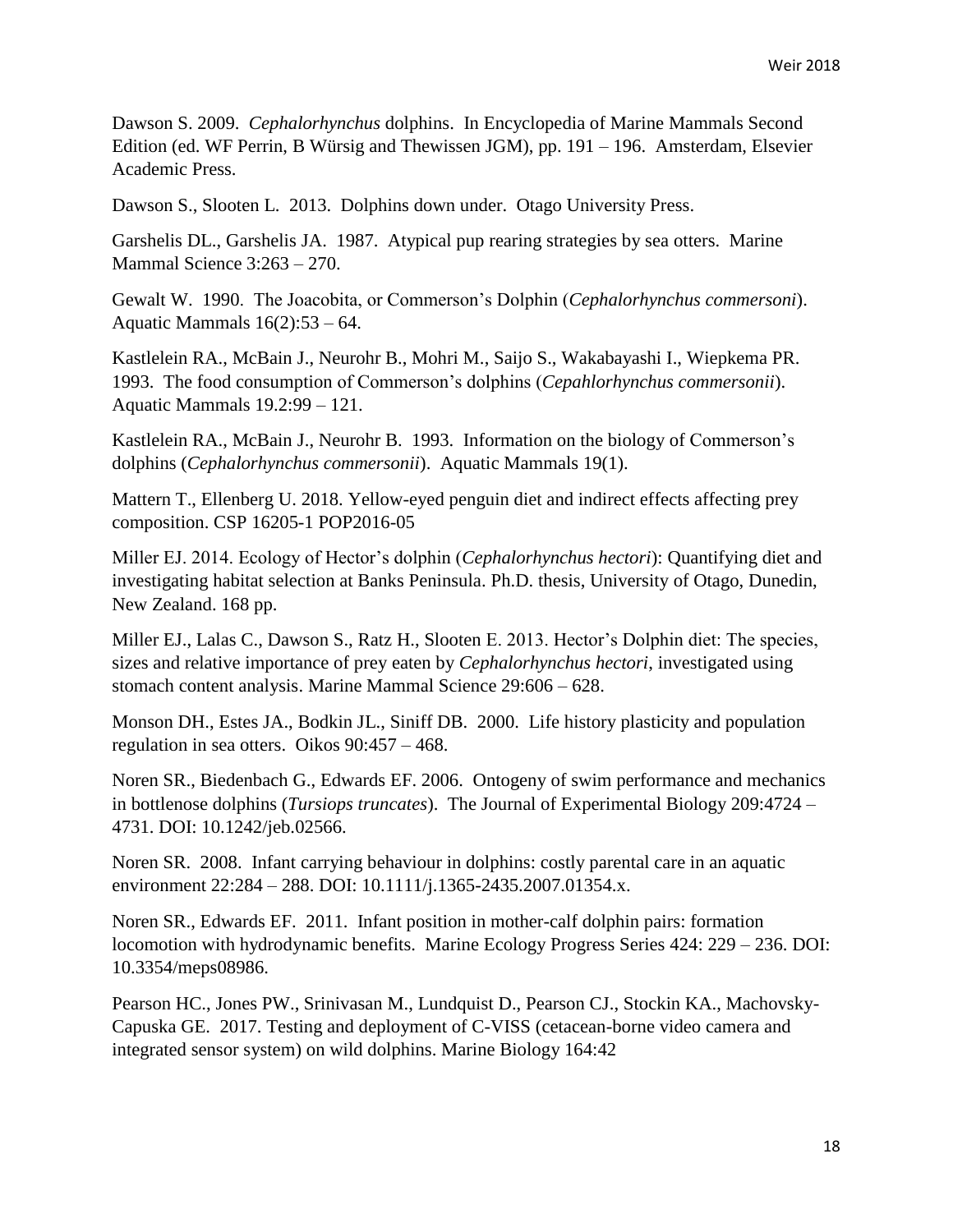Riccialdelli L., Newsome SD., Dellabianca NA., Bastida R., Fogel M., Goodall RNP. 2013. Ontogenetic diet shift in Commerson's dolphin (*Cephalorhynchus commersonii commersonii*) off Tierra del Fuego. Polar Biology 36:617 – 627. DOI: 10.1007/s00300-013-1289-5.

Roe WD., Howe L., Baker EJ., Burrows L., Hunter SA. 2013. An atypical genotype of *Toxoplasmosis gondii* as a cause of mortality in Hector's dolphins (*Cephalorhynchus hectori*). Veterinary Parasitology 192:67 – 74. http: //dx.doi.org/10.1016/j.vetpar.2012.11.001.

Thometz NM., Tinker MT., Staedler MM., Mayer KA., Williams TM. 2014. Energetic demands of immature sea otters from birth to weaning: implications for maternal costs, reproductive behavior and population-level trends 217:2053 – 2061. DOI: 10.1242/jeb.099739.

Tinker MT., Bentall G., Estes JA. 2008. Food limitation leads to behavioral diversification and dietary specialization in sea otters. Proceedings of the National Academy of Science. USA  $105:560 - 565.$ 

Villegas-Amtmann S., Schwarz LK., Sumich JL., Costa DP. 2015. A bioenergetics model to evaluate demographic consequences of disturbance in marine mammals applied to gray whales. Ecosphere  $6:1 - 19$ .

Wasser SK., Lundin JI., Ayres K., Seely E., Giles D., Balcomb K., Hempelmann J., Parsons K., Booth R. 2017. Population growth is limited by nutritional impacts on pregnancy success in endangered Southern Resident killer whales (*Orcinus orca*). PLoS ONE 12(6): e0179824. <https://doi.org/10.1371/journal.pone.0179824>

Williams TM., Maresh JL. 2016. Exercise energetics. In Marine Mammal Physiology: Requisites for Ocean Living (ed. MA Castellini and J Mellish), pp. 47 – 68. Boca Raton, FL, CRC Press.